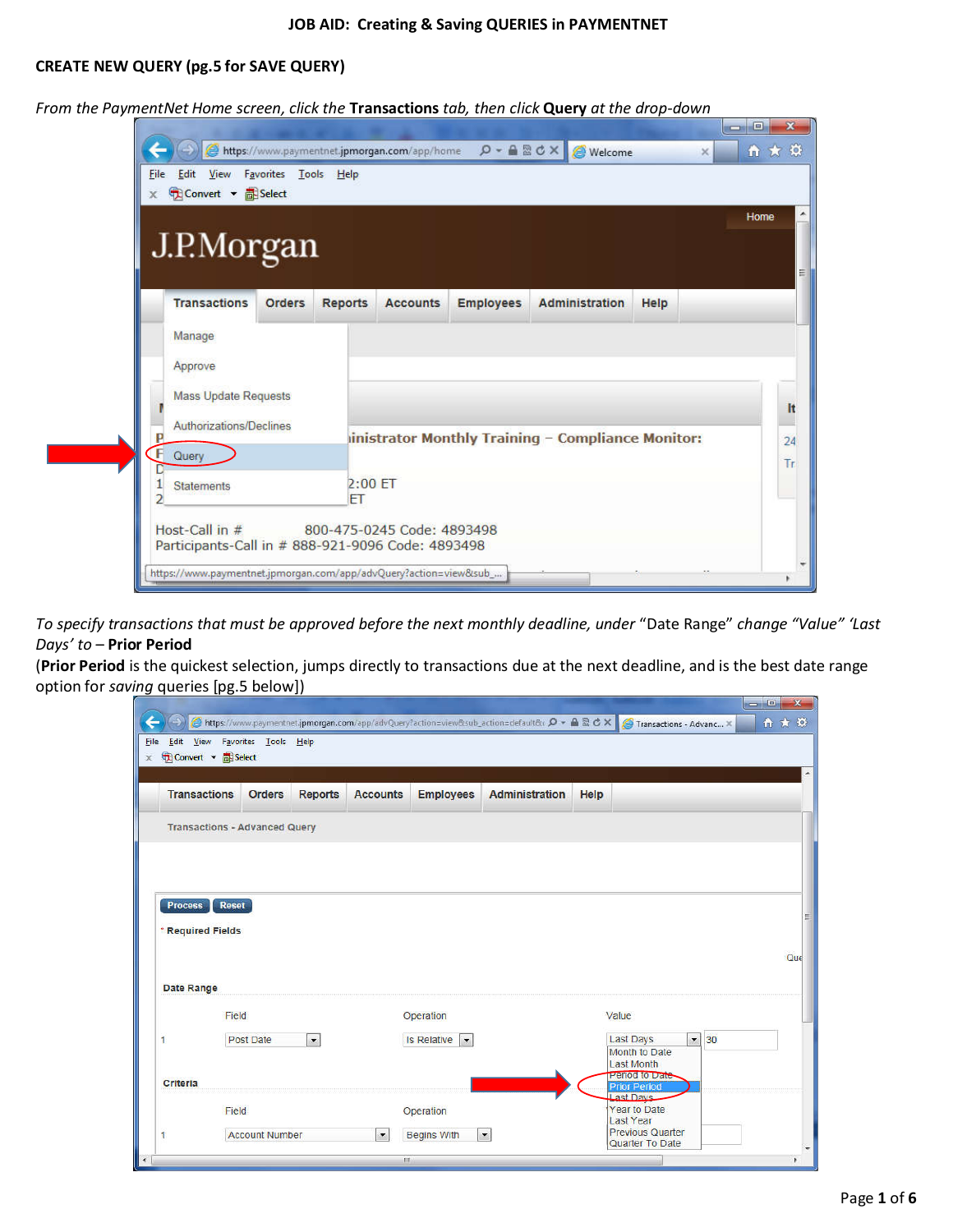| <b>Transactions</b> | <b>Orders</b>                        | <b>Reports</b> | <b>Accounts</b> | <b>Employees</b>                    | <b>Administration</b> | Help                |                |       |
|---------------------|--------------------------------------|----------------|-----------------|-------------------------------------|-----------------------|---------------------|----------------|-------|
|                     | <b>Transactions - Advanced Query</b> |                |                 |                                     |                       |                     |                |       |
|                     |                                      |                |                 |                                     |                       |                     |                |       |
|                     |                                      |                |                 |                                     |                       |                     |                |       |
| <b>Process</b>      |                                      |                |                 |                                     |                       |                     |                |       |
|                     | <b>Reset</b>                         |                |                 |                                     |                       |                     |                |       |
| * Required Fields   |                                      |                |                 |                                     |                       |                     |                |       |
|                     |                                      |                |                 |                                     |                       |                     |                | Query |
| Date Range          |                                      |                |                 |                                     |                       |                     |                |       |
|                     | Field                                |                |                 | Operation                           |                       | Value               |                |       |
| $\mathbf{1}$        | Post Date                            | $\bullet$      |                 | Is Relative<br>$\ddot{\phantom{0}}$ |                       | <b>Prior Period</b> | -Billing Cycle |       |
|                     |                                      |                |                 |                                     |                       |                     |                |       |
|                     |                                      |                |                 |                                     |                       |                     |                |       |
| Criteria            | Field                                |                |                 | Operation                           |                       | Value               |                |       |

Leave the 2<sup>nd</sup> Value as 'Billing Cycle'

OPTIONAL: if you wish to also include new transactions from the current month, you may also click the 'Add' option to the right, and include an additional Range of - 'Post Date' 'Is Relative' 'Period to Date' 

| ←<br>Eile  | Edit View<br>x Convert v B Select | Favorites Tools Help                 |                          |                 |                                                  |                       |      | G https://www.paymentnet.jpmorgan.com/app/advQuery?action=view⊂_action=default&domainCode=TX&clea $\mathcal{Q}$ + A $\mathbb{R} \otimes \mathcal{O} \times$ (A Transactions - Advanced Q × |                          | 合文章                      |
|------------|-----------------------------------|--------------------------------------|--------------------------|-----------------|--------------------------------------------------|-----------------------|------|--------------------------------------------------------------------------------------------------------------------------------------------------------------------------------------------|--------------------------|--------------------------|
|            | <b>Transactions</b>               |                                      |                          |                 |                                                  | <b>Administration</b> |      |                                                                                                                                                                                            |                          | ٠                        |
|            |                                   | <b>Orders</b>                        | <b>Reports</b>           | <b>Accounts</b> | <b>Employees</b>                                 |                       | Help |                                                                                                                                                                                            |                          |                          |
|            |                                   | <b>Transactions - Advanced Query</b> |                          |                 |                                                  |                       |      |                                                                                                                                                                                            |                          | <b>Return to Transac</b> |
|            |                                   |                                      |                          |                 |                                                  |                       |      |                                                                                                                                                                                            |                          |                          |
|            |                                   |                                      |                          |                 |                                                  |                       |      |                                                                                                                                                                                            |                          |                          |
|            | <b>Process</b>                    | Reset                                |                          |                 |                                                  |                       |      |                                                                                                                                                                                            |                          |                          |
|            | * Required Fields                 |                                      |                          |                 |                                                  |                       |      |                                                                                                                                                                                            | Query                    |                          |
|            |                                   |                                      |                          |                 |                                                  |                       |      |                                                                                                                                                                                            |                          | (New Query)              |
|            | Date Range                        |                                      |                          |                 |                                                  |                       |      |                                                                                                                                                                                            |                          |                          |
| 1          |                                   | Field<br>Post Date                   | $\blacktriangledown$     |                 | Operation<br><b>Is Relative</b><br>$\vert \cdot$ |                       |      | Value<br><b>Prior Period</b><br><b>Billing Cycle</b><br>$\blacktriangledown$                                                                                                               | $\overline{\phantom{a}}$ | Add                      |
|            | $2$ And $\bullet$                 | Post Date                            | $\overline{\phantom{a}}$ |                 | Is Relative                                      |                       |      | Period to Date<br>$\pmb{\cdot}$<br><b>Billing Cycle</b>                                                                                                                                    | $\overline{\phantom{a}}$ | Delete Add               |
|            |                                   |                                      |                          |                 |                                                  |                       |      |                                                                                                                                                                                            |                          |                          |
|            | Criteria                          |                                      |                          |                 |                                                  |                       |      |                                                                                                                                                                                            |                          |                          |
|            |                                   | Field                                |                          |                 | Operation                                        |                       |      | Value                                                                                                                                                                                      |                          |                          |
| $\epsilon$ |                                   |                                      |                          |                 |                                                  | m.                    |      |                                                                                                                                                                                            |                          |                          |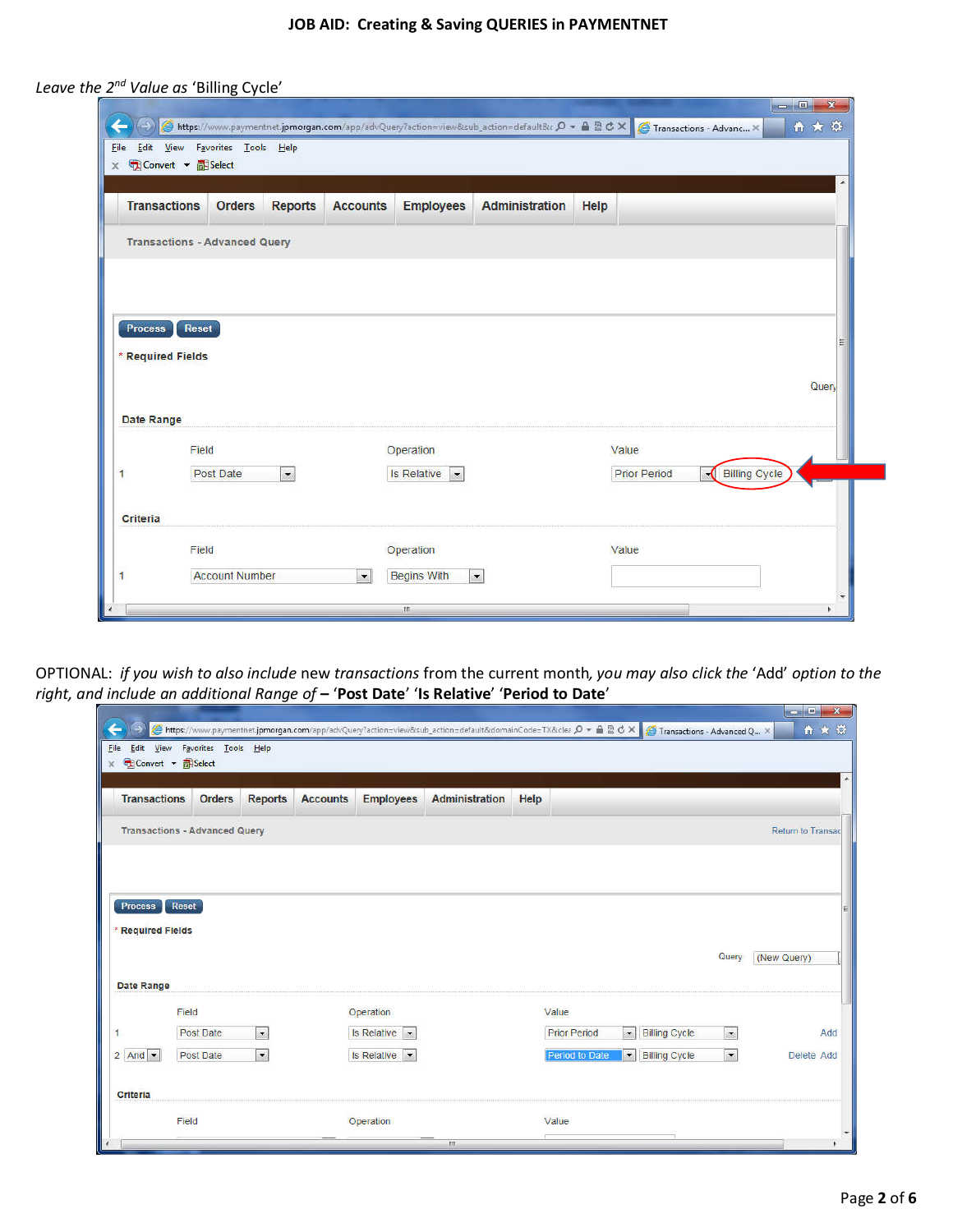# OPTIONAL: "Criteria" is optional and may be 'Deleted'

| OPTIONAL: to search by approval status of all transactions in your date range and other criteria selections, you may select at |                                   |
|--------------------------------------------------------------------------------------------------------------------------------|-----------------------------------|
| the "Criteria" "Field" drop-down - Approval Status                                                                             |                                   |
|                                                                                                                                | $\Box$ $\Box$ $\mathbf{x}$ $\Box$ |

| File<br>x <sup>6</sup> Convert - Addendum Type | http://www.htmber<br>Edit View Accounting Code Values<br>Addendum Value - Airline<br>Transactions Addendum Value - Purchase                                                                                                                                    |                                                                                        |                     |                                                               | 自大草<br>Return to T <sub>1</sub> |
|------------------------------------------------|----------------------------------------------------------------------------------------------------------------------------------------------------------------------------------------------------------------------------------------------------------------|----------------------------------------------------------------------------------------|---------------------|---------------------------------------------------------------|---------------------------------|
| <b>Process</b>                                 | <b>Approval Status</b><br><b>Billed To Account</b><br>Card Delivery<br><b>Cardholder First Name</b><br>Cardholder Last Name<br><b>Chart of Accounts</b><br><b>Compliance Monitor Flag</b><br><b>Customer Code</b><br>* Required Fie Destination State/Province |                                                                                        |                     |                                                               |                                 |
| Date Range                                     | <b>Destination Zip/Postal Code</b><br><b>Dispute Status</b><br><b>Diverted To</b><br>Employee ID<br>Exported<br>Has Addendum Data<br><b>MCC</b><br><b>Merchant City</b>                                                                                        | Operation                                                                              | Value               | Query                                                         | (New Query)                     |
| 1<br>Criteria                                  | <b>Merchant Country</b><br><b>Merchant Name</b><br>Merchant State/province<br><b>Monitor Name</b><br><b>Monitor Type</b><br>Next Approver Last Name                                                                                                            | Is Relative                                                                            | <b>Prior Period</b> | <b>Billing Cycle</b><br>$\overline{\phantom{a}}$<br>$\bullet$ |                                 |
|                                                | Order Id<br><b>Order Status</b><br><b>Account Number</b>                                                                                                                                                                                                       | Operation<br>$\overline{\phantom{a}}$<br>Is Equal To<br>$\overline{\phantom{a}}$<br>E. | Value               |                                                               | <b>Delete</b><br>Add            |
| <b>Hierarchy</b>                               |                                                                                                                                                                                                                                                                |                                                                                        |                     |                                                               |                                 |
|                                                |                                                                                                                                                                                                                                                                |                                                                                        | Include<br>Children |                                                               |                                 |

To specify unapproved transactions (recommended), select under "Operation" for 'Approval Status' - Is Not Equal To

| ←            |                  |                                                                |                                                                            | 6 https://www.paymentnet.jpmorgan.com/app/advQuery?action=view⊂_action=default&domainCode=TX{ p - △ 2 d × c atvanced  × | والمتعادل الالكار الاستارال<br>●★ 章 |
|--------------|------------------|----------------------------------------------------------------|----------------------------------------------------------------------------|-------------------------------------------------------------------------------------------------------------------------|-------------------------------------|
| <b>File</b>  |                  | Edit View Favorites Tools Help<br>x Convert + <b>ED</b> Select |                                                                            |                                                                                                                         |                                     |
|              |                  | <b>Transactions - Advanced Query</b>                           |                                                                            |                                                                                                                         | Return to 11                        |
|              |                  |                                                                |                                                                            |                                                                                                                         |                                     |
|              |                  |                                                                |                                                                            |                                                                                                                         |                                     |
|              | <b>Process</b>   | <b>Reset</b>                                                   |                                                                            |                                                                                                                         |                                     |
|              |                  |                                                                |                                                                            |                                                                                                                         |                                     |
|              |                  | * Required Fields                                              |                                                                            |                                                                                                                         |                                     |
|              |                  |                                                                |                                                                            |                                                                                                                         | Query<br>(New Query)                |
|              | Date Range       |                                                                |                                                                            |                                                                                                                         |                                     |
|              |                  | Field                                                          | Operation                                                                  | Value                                                                                                                   | E                                   |
| $\mathbf{1}$ |                  | Post Date<br>$\bullet$                                         | Is Relative<br>$\vert x$                                                   | <b>Prior Period</b><br>$\bullet$                                                                                        | <b>Billing Cycle</b><br>$\bullet$   |
|              |                  |                                                                |                                                                            |                                                                                                                         |                                     |
|              | Criteria         |                                                                |                                                                            |                                                                                                                         |                                     |
|              |                  | Field                                                          | Operation                                                                  | Value                                                                                                                   |                                     |
| 1            |                  | <b>Approval Status</b>                                         | Is Equal To<br>$\blacktriangledown$<br>$\blacktriangledown$<br>Is Foual To | Approved                                                                                                                | <b>Delete</b><br>Add                |
|              | <b>Hierarchy</b> |                                                                | Is Not Equal To                                                            |                                                                                                                         |                                     |
|              |                  |                                                                |                                                                            | Include                                                                                                                 |                                     |
|              |                  |                                                                |                                                                            | Children                                                                                                                | $\overline{\phantom{a}}$            |
| $\leftarrow$ |                  |                                                                | (BS)                                                                       |                                                                                                                         |                                     |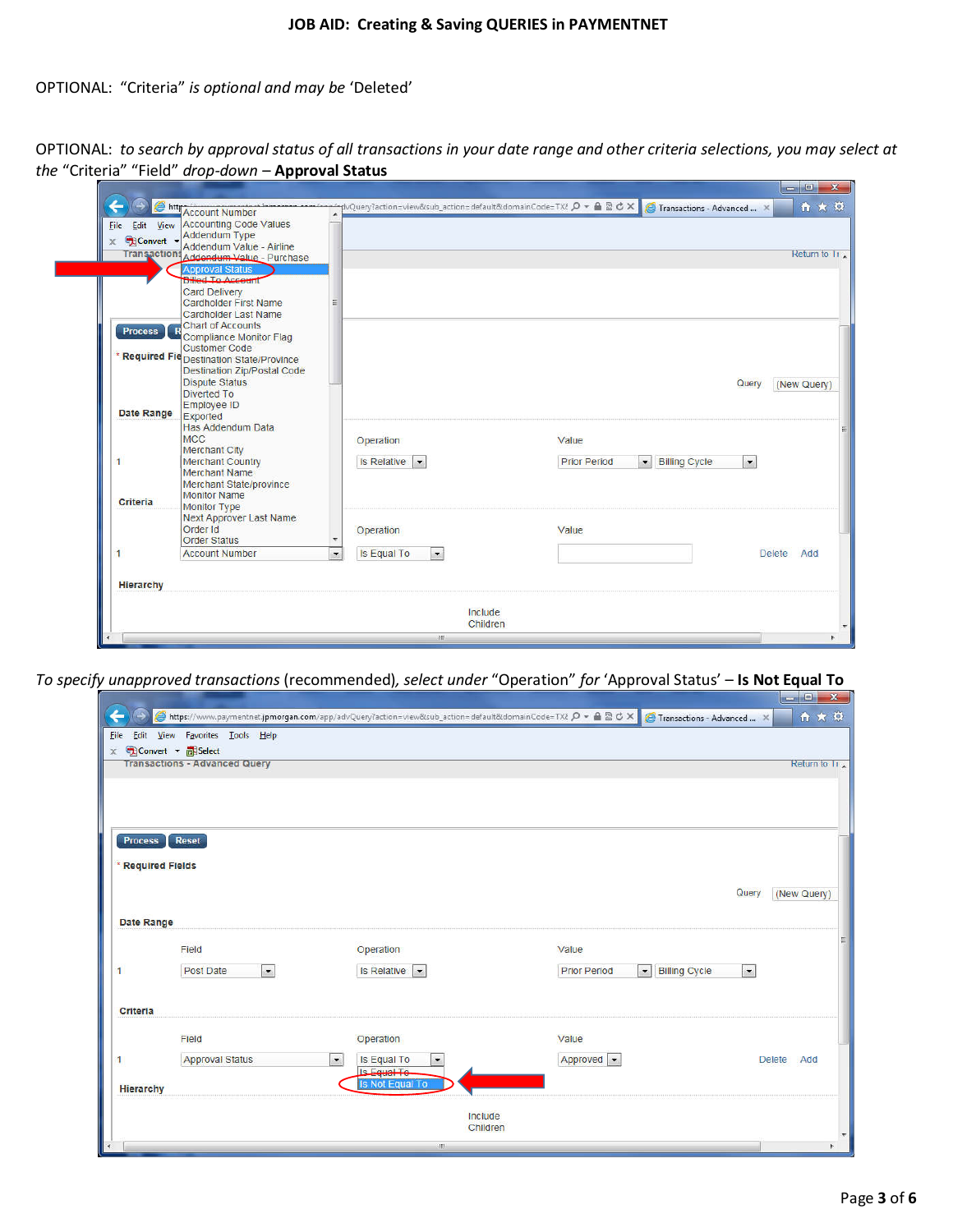#### JOB AID: Creating & Saving QUERIES in PAYMENTNET

OPTIONAL: you may use "Criteria" to focus on a particular statement or Cardholder in your department (recommended), by selecting in the Criteria "Field" - Cardholder Last Name,

and selecting under "Operation" – Contains or Is Equal To

|                   | x Convert + ESelect                  |                                                                     |                                                        |                      |
|-------------------|--------------------------------------|---------------------------------------------------------------------|--------------------------------------------------------|----------------------|
|                   | <b>Transactions - Advanced Query</b> |                                                                     |                                                        | Return to Tr         |
|                   |                                      |                                                                     |                                                        |                      |
|                   |                                      |                                                                     |                                                        |                      |
| Process           | Reset                                |                                                                     |                                                        |                      |
| * Required Fields |                                      |                                                                     |                                                        |                      |
|                   |                                      |                                                                     |                                                        | Query<br>(New Query) |
|                   |                                      |                                                                     |                                                        |                      |
| Date Range        |                                      |                                                                     |                                                        |                      |
|                   | Field                                | Operation                                                           | Value                                                  |                      |
| 1                 | Post Date<br>$\vert$                 | Is Relative                                                         | <b>Prior Period</b><br><b>Billing Cycle</b><br>$\cdot$ | $\vert \cdot \vert$  |
| Criteria          |                                      |                                                                     |                                                        |                      |
|                   | Field                                | Operation                                                           | Value                                                  |                      |
| 1.                | <b>Approval Status</b>               | $\cdot$<br>Is Not Equal To $\sim$                                   | Approved -                                             | <b>Delete</b><br>Add |
|                   | Cardholder Last Name                 | Is Equal To<br>$\overline{\phantom{a}}$<br>$\overline{\phantom{a}}$ | 2                                                      | <b>Delete</b><br>Add |
|                   |                                      | Regine With                                                         |                                                        |                      |

Enter the last name of the Cardholder in the "Value" box and any additional desired Criteria, then click – Process

|             |              |                   |                                                                                      |                                                                  | Shttps://www.paymentnet.jpmorgan.com/app/advQuery?action=view⊂_action=default&domainCode=TX{ $\rho$ = △ R d × C Transactions - Advanced  × | and the local property of the local<br>自大亞 |
|-------------|--------------|-------------------|--------------------------------------------------------------------------------------|------------------------------------------------------------------|--------------------------------------------------------------------------------------------------------------------------------------------|--------------------------------------------|
| <b>Eile</b> |              |                   | Edit View Favorites Tools Help                                                       |                                                                  |                                                                                                                                            |                                            |
|             |              |                   | $\times$ Q Convert $\bullet$ <b>Exercise</b><br><b>Transactions - Advanced Query</b> |                                                                  |                                                                                                                                            | Return to Try                              |
|             |              |                   |                                                                                      |                                                                  |                                                                                                                                            |                                            |
|             |              |                   | $\overline{2}$                                                                       |                                                                  |                                                                                                                                            |                                            |
|             |              |                   |                                                                                      |                                                                  |                                                                                                                                            |                                            |
|             |              | <b>Process</b>    |                                                                                      |                                                                  |                                                                                                                                            |                                            |
|             |              | * Required Fields |                                                                                      |                                                                  |                                                                                                                                            |                                            |
|             |              |                   |                                                                                      |                                                                  |                                                                                                                                            | Query<br>(New Query)                       |
|             |              |                   |                                                                                      |                                                                  |                                                                                                                                            |                                            |
|             |              | Date Range        |                                                                                      |                                                                  |                                                                                                                                            | Ξ                                          |
|             |              |                   | Field                                                                                | Operation                                                        | Value                                                                                                                                      |                                            |
|             | $\mathbf{1}$ |                   | Post Date<br>$\left  \cdot \right $                                                  | Is Relative $\vert \cdot \vert$                                  | <b>Prior Period</b><br>$\bullet$                                                                                                           | <b>Billing Cycle</b><br>$\bullet$          |
|             |              |                   |                                                                                      |                                                                  |                                                                                                                                            |                                            |
|             |              | Criteria          |                                                                                      |                                                                  |                                                                                                                                            |                                            |
|             |              |                   | Field                                                                                | Operation                                                        | Value                                                                                                                                      |                                            |
|             | 1            |                   | <b>Approval Status</b>                                                               | Is Not Equal To $\rightarrow$<br>$\blacktriangledown$            | Approved -                                                                                                                                 | <b>Delete</b><br>Add                       |
|             |              | $2$ And $\sim$    | <b>Cardholder Last Name</b>                                                          | $\overline{\phantom{a}}$<br>$\overline{\phantom{a}}$<br>Contains | <b>Smith</b>                                                                                                                               | <b>Delete</b><br>Add                       |
|             |              |                   |                                                                                      |                                                                  |                                                                                                                                            |                                            |
|             |              | <b>Hierarchy</b>  |                                                                                      |                                                                  |                                                                                                                                            |                                            |
|             |              |                   |                                                                                      | HI.                                                              |                                                                                                                                            |                                            |

 $\sim$   $\sim$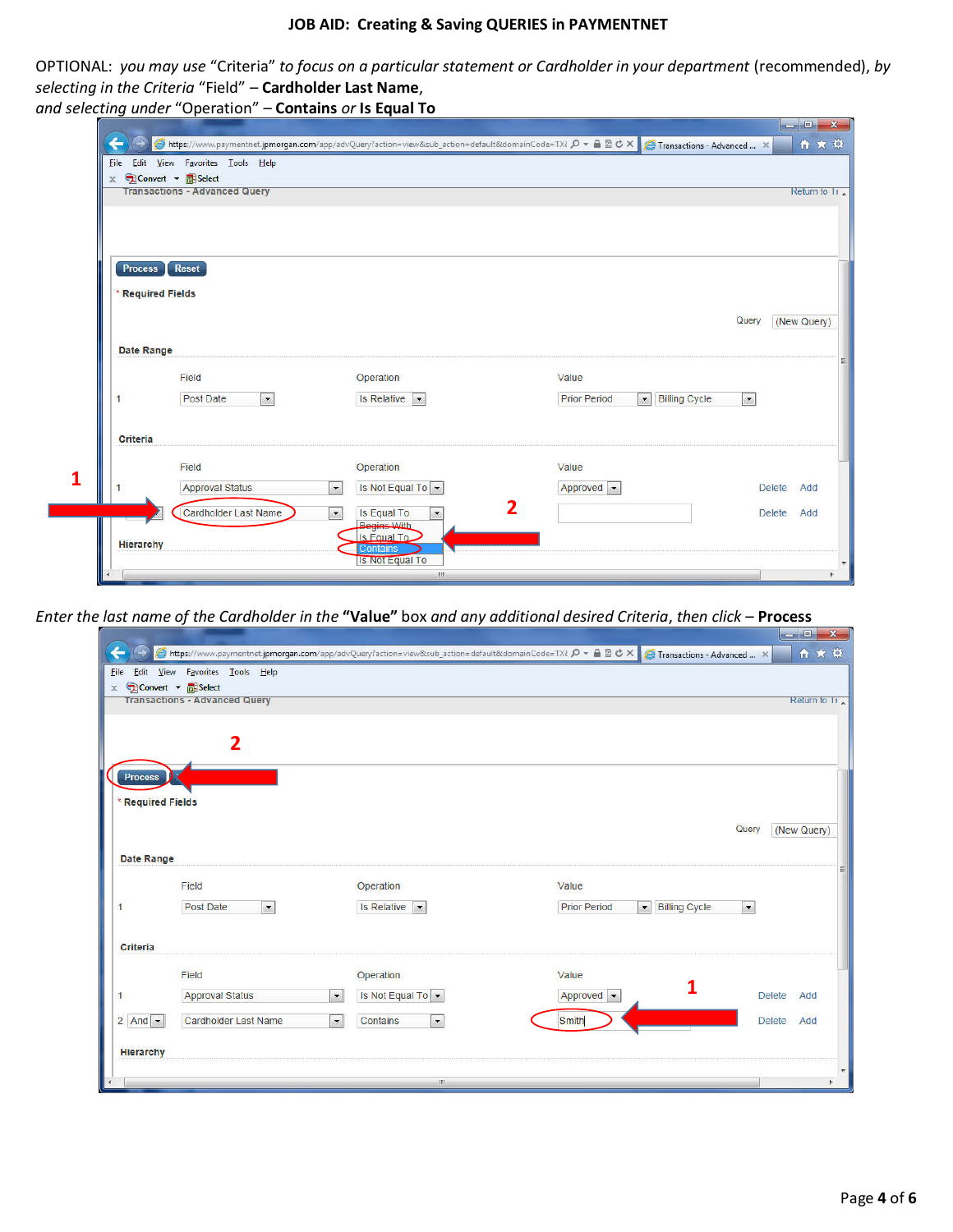## JOB AID: Creating & Saving QUERIES in PAYMENTNET

### SAVE QUERY

OPTIONAL: to save the query you just processed for quick re-access prior to the monthly allocation/approval deadlines, above the list of transactions now on your screen, click - Save Query

| <b>File</b><br>View<br>Edit<br>Convert • <b>E</b> Select<br>x | Favorites<br>Tools     | He             |                   | https://www.paymentnet.jpmorgan.com/app/transaction/list?policyS $\mathcal{P}$ = $\mathcal{P}$ $\mathcal{R}$ $\mathcal{C}$ X |                       | Transaction List | ×       | 自大袋 |
|---------------------------------------------------------------|------------------------|----------------|-------------------|------------------------------------------------------------------------------------------------------------------------------|-----------------------|------------------|---------|-----|
| J.P.Morgan                                                    |                        |                |                   |                                                                                                                              |                       |                  | Home    | С   |
| <b>Transactions</b>                                           | <b>Orders</b>          | <b>Reports</b> | <b>Accounts</b>   | <b>Employees</b>                                                                                                             | <b>Administration</b> | Help             |         |     |
| <b>Transaction List</b>                                       |                        |                |                   |                                                                                                                              | New Query Look For    |                  | $\vert$ |     |
| <b>Select All Pages</b>                                       | <b>Clear All Pages</b> |                |                   |                                                                                                                              |                       |                  |         |     |
|                                                               |                        |                |                   |                                                                                                                              |                       |                  |         |     |
| (New Query)                                                   |                        | €              | <b>Save Query</b> |                                                                                                                              |                       |                  |         |     |

Name your query in the text box as you wish it to appear in the drop-down list for future quick access, then click -- Save

|                                                                           |                        |                       |                 | <mark>● https://www.paymentnet.jpmorgan.com/app/transaction/list?p D → A 図 C ×  </mark> | Transaction List          |      | $\mathbf{x}$<br>$\Box$<br><b>SCORE</b><br>自大章<br>$\times$ |
|---------------------------------------------------------------------------|------------------------|-----------------------|-----------------|-----------------------------------------------------------------------------------------|---------------------------|------|-----------------------------------------------------------|
| View<br>Favorites<br>File<br>Edit<br>Convert v <b>EB</b> Select<br>$\chi$ | Tools Help             |                       |                 |                                                                                         |                           |      |                                                           |
|                                                                           |                        |                       |                 |                                                                                         |                           |      | Hom                                                       |
| J.P.Morgan                                                                |                        |                       |                 |                                                                                         |                           |      |                                                           |
| <b>Transactions</b>                                                       | <b>Orders</b>          | <b>Reports</b>        | <b>Accounts</b> | <b>Employees</b>                                                                        | <b>Administration</b>     | Help |                                                           |
| <b>Transaction List</b>                                                   |                        |                       |                 |                                                                                         | New Query Look For        |      | $\bullet$                                                 |
|                                                                           |                        |                       |                 |                                                                                         |                           |      |                                                           |
| <b>Select All Pages</b>                                                   | <b>Clear All Pages</b> |                       | 1               |                                                                                         |                           |      | $\overline{2}$                                            |
| (New Query)                                                               |                        |                       |                 | <b>EV J.Smith last month</b>                                                            |                           | Save |                                                           |
| D                                                                         |                        | <b>Transaction ID</b> | <b>Exported</b> | <b>Account Number</b>                                                                   | <b>Transaction Amount</b> |      | <b>Cardholder First Nat</b>                               |
|                                                                           |                        | Ш                     |                 |                                                                                         |                           |      |                                                           |